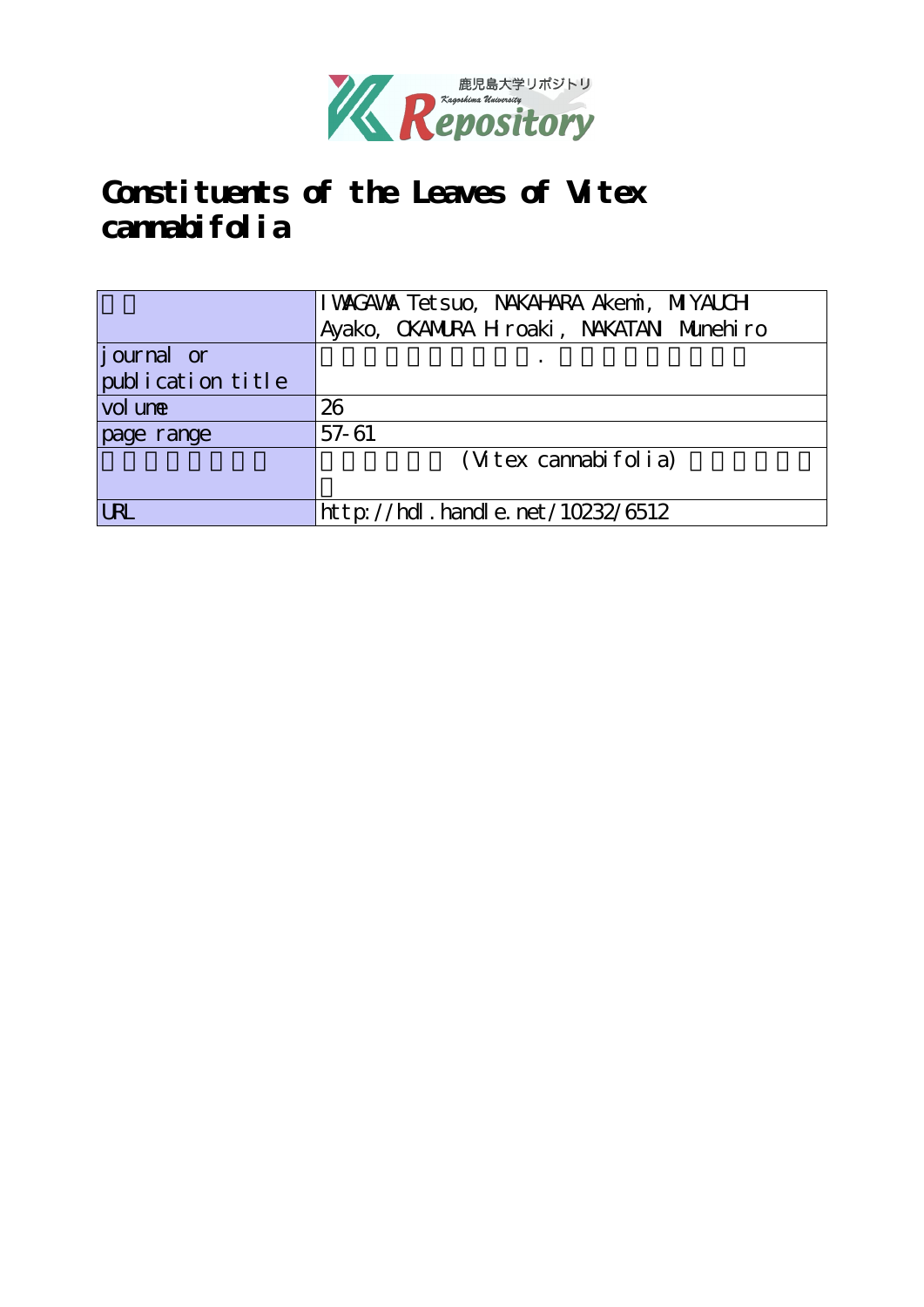# **Constituents of the Leaves of Vitex** cannabifolia

|                    | I WAGAWA Tetsuo, NAKAHARA Akemi, MIYAUCH   |  |  |  |  |  |
|--------------------|--------------------------------------------|--|--|--|--|--|
|                    | Ayako, CKAMURA H roaki, NAKATAN Munehiro   |  |  |  |  |  |
| <i>j</i> ournal or |                                            |  |  |  |  |  |
| publication title  |                                            |  |  |  |  |  |
| vol une            | 26                                         |  |  |  |  |  |
| page range         | 57-61                                      |  |  |  |  |  |
|                    | (Vitex cannabifolia)                       |  |  |  |  |  |
|                    |                                            |  |  |  |  |  |
| <b>LRL</b>         | ht t p://hdl . handl e. net/10232/00010070 |  |  |  |  |  |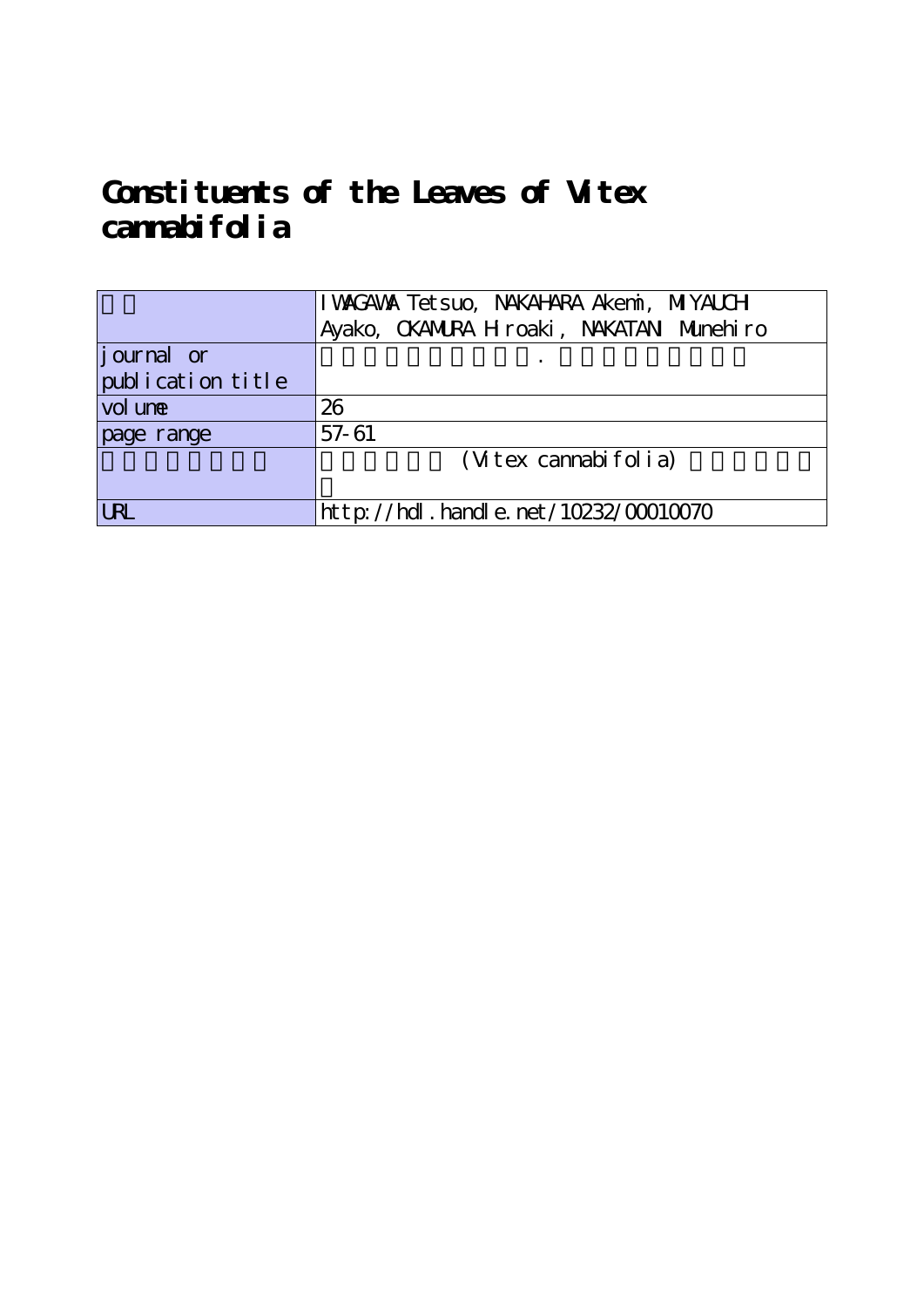Rep. Fac. Sci. Kagoshima Univ. (Math., Phys. & Chem.), No. 26, 57-61, 1993.

## Constituents of the Leaves of Vitex cannabifolia

Tetsuo IWAGAWA\*, Akemi NAKAHARA\*, Ayako MIYAUCHI\*, Hiroaki OKAMURA\* and Munehiro NAKATANI

(Received Sept. 6, 1993)

#### Abstract

From the leaves of Vitex cannabifolia methyl p-hydroxybenzoate and four glucosides, aucubin, agnuside, negundoside, and maltoglucoside have been isolated.

Key Words: Verbenacea, Vitex cannabifolia, leaves, methyl p-hydroxybenzoate, aucubin, agnuside, negundoside, maltoglucoside.

### Introduction

Vitex cannabifolia Sieb. et Zucc. is a deciduous tree native to China. Its fruits have been used for treating colds under the name of Bokeishi. The methanolic extract of the leaves was dissolved in H<sub>2</sub>O, and extracted with  $CH_2Cl_2$  and n-BuOH, successively. The  $CH_2Cl_2$  extract inhibited germination of cress and the  $n$ -BuOH extract showed antimicrobial activity against *Aeromonas salmonishida*, a fish pathogenic bacterium. From the  $CH_2Cl_2$  extract compound (1) was isolated as a weak germination inhibitor by repeated open-column chromatography. On the other hands, the  $n$ -BuOH extract was fractionated by a combination of column chromatography on activated charcoal, ODS, and silicagel, and finally HPLC, giving six glucosides  $(2) \sim (7)$ . In our previous paper [1], we reported that the structure of nishindaside 2 was corrected with regard to the configuration at C-3, and its new isomer, isonishindaside 3 was also characterized. In this paper, we describe the isolation and structural elucidation of compounds, 1, 4, 5, 6, and 7.

### Results and Discussion

The molecular formulas of  $1\negmedspace\negmedspace\negmedspace\negmedspace$  7 were determined by a combination of mass spectrometry and the <sup>1</sup>H, and <sup>13</sup>C NMR data (Table 1.). The presence of a β-glucopyranose unit in each of

Department of Chemistry, Faculty of Science, Kagoshima University, 1-21-35 Korimoto, Kagoshima 890, Japan.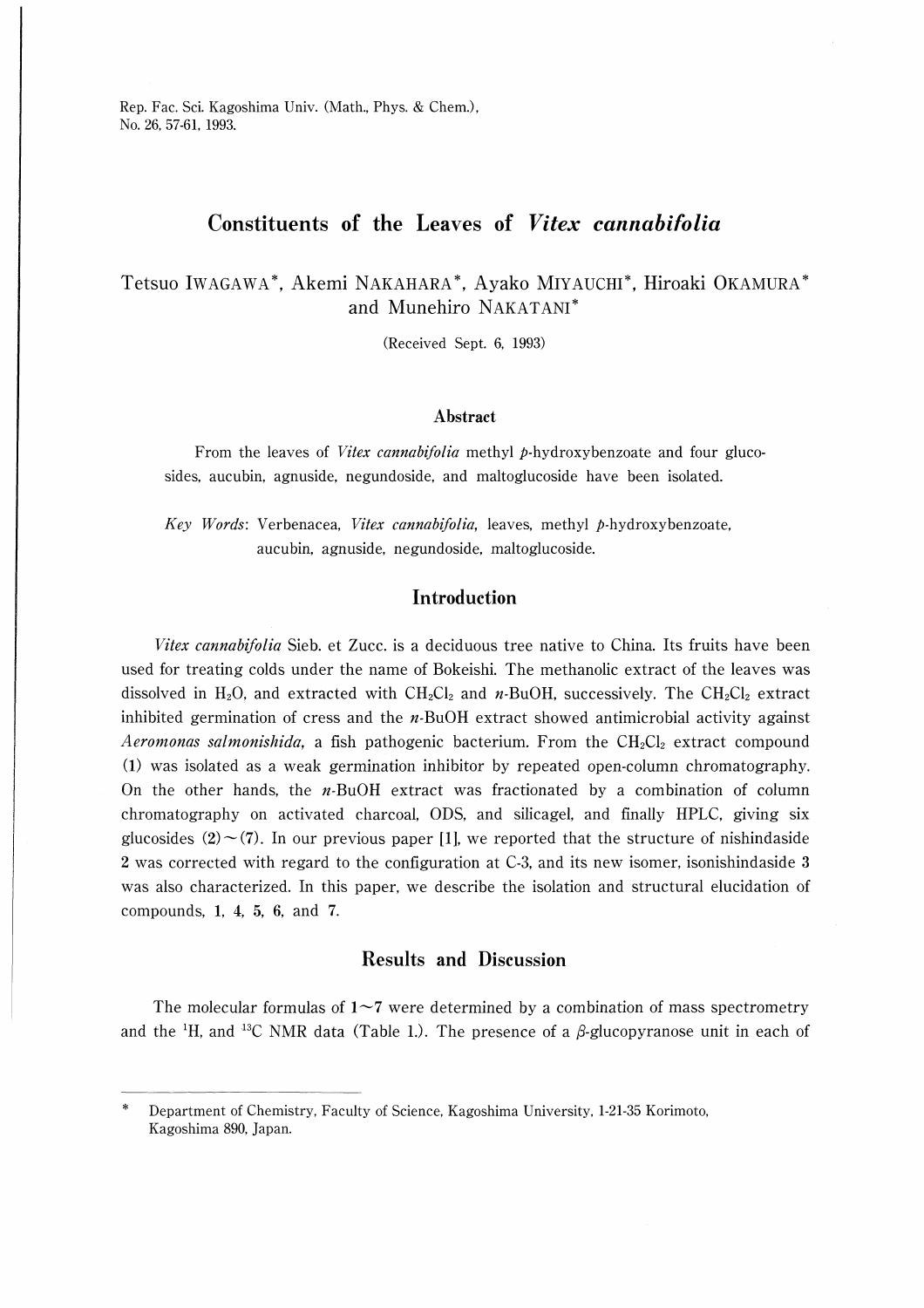the compounds  $4\sim7$  was readily established by <sup>1</sup>H and <sup>13</sup>C NMR spectra. Upon treatment with sulphuric acid compounds 3-5 turned black like other iridoids.

Compound 1 which acted as a weak germination inhibitor was isolated as needles, mp 128-129° and presented the molecular formula  $C_8H_8O_3$ . The IR spectrum showed the presence of a hydroxyl group at 3300 cm<sup>-1</sup>, an  $\alpha$ ,  $\beta$ -unsaturated ester carbonyl at 1680 cm<sup>-1</sup>, and a psubstitued phenyl group at 1600, 1580, and 850 cm<sup>-1</sup>. In the <sup>1</sup>H NMR spectrum, an  $A_2B_2$ system at  $\delta$  6.88 and 7.95 (*J*=8.8 Hz) due to *b*-substituted phenyl protons and a singlet at  $\delta$ 3.89 to carbomethoxyl protons appeared.

Therefore compound 1 was determined to be methyl  $p$ -hydroxybenzoate on the basis of the above results, and the IR spectrum was in good agreement of that of an authentic sample of methyl *p*-hydoxybenzoate [2].

Compound 4 was isolated as an amorphous powder with a molecular formula  $C_{15}H_{22}O_9$ . The IR spectrum showed absorption bands for a hydroxyl group at 3300  $cm^{-1}$  and a double bond at 1650 cm<sup>-1</sup>, and the UV maxima at 206 nm was characteristic of the double bond of a non-conjugated iridoid enol-ether system. In the <sup>1</sup>H NMR spectrum, two double doublets at  $\delta$ 6.30 (1H,  $J = 1.8$  and 5.9 Hz) and  $\delta$  5.09 (1H,  $J = 3.9$  and 6.1 Hz) due to olefinic protons at C-3 and C-4 respectively, were observed. The proton at C-4 was further coupled to a proton at  $\delta$  2.62-2.67 (1H, m, H-5) which in turn was coupled to a proton at  $\delta$  4.25-4.44 (1H, m, H-6). The chemical shift of latter proton indicated the presence of an hydroxyl group at C-6. The proton at C-6 was also coupled to an olefinic proton at  $\delta$  5.76 (1H, br s, H-7). The coupled protons at  $\delta$ 4.12 and 4.36 (AB,  $J = 15.4$  Hz) suggested the presence of hydroxymethylene which was positioned at C-10 due to the weak allylic coupling with H-7. In addition, the proton at C-5 was also coupled to a proton at  $\delta$  2.89 (1H, t-like,  $J=7.3$  Hz, H-9), which in turn was coupled to an acetal proton at  $\delta$  4.95 (1H, d, J=7.0 Hz, H-1). From the findings described above, compound 4 was suggested to be aucubin. This was also supported by comparison of the  $^{13}C$  NMR data [3].

The <sup>1</sup>H and <sup>13</sup>C NMR spectra of 5.  $C_{22}H_{26}O_{11}$ , were similar to those of 4, except for resonances ascibed to an additional p-hydroxybenzoyl group [ $\delta$  6.84 and 7.92 (AB,  $J = 8.6$  Hz);  $\delta$  167.9, 163.7, 133.0 × 2, 122.2, 116.3 × 2] which is frequently encountered in Vitex species. This acyl group was attached to C-10, since C-10 methylene protons resonances were characteristically shifted downfield by  $0.77$  ppm when compared to those of 4. This was confirmed by the down field shift ( $A2.2$  ppm) of the C-10 signal in the <sup>13</sup>C NMR spectrum when compared to that of 4. Compound  $5$  is thus concluded to be agnuside  $[4]$ .

Compound 6 was isolated as needles, mp 155-159° with a molecular formula  $C_{23}H_{28}O_{12}$ . The IR spectrum showed the presence of a hydroxyl group at 3400 cm<sup>-1</sup>, an  $\alpha$ ,  $\beta$ -unsaturated ester carbonyl at 1700 cm<sup>-1</sup>, a conjugated carboxyl group at 1690 cm<sup>-1</sup>, and a p-substituted phenyl group at 1600, 1510, and 850 cm<sup>-1</sup>. In the <sup>1</sup>H NMR spectrum, resonances at  $\delta$  7.08 (1H, br s) was assigned to the ptoton at C-3  $\beta$  to the carboxyl function, and the resonance at  $\delta$  1.25 (3H, s) to a methyl group on carbon bearing a hydroxyl group. The resonances at  $\delta$  6.80 and 7.84 (AB,  $J=9.0$  Hz) were assigned to a p-hydroxybenzoyl group, while a series of resonances in the  $\delta$  3.30-4.96 range were assigned to a glucose residue. The other protons were assigned by the <sup>1</sup>H <sup>1</sup>H COSY spectrum:  $\delta$  1.40 and 2.15 (1H each, m, H-6), 1.56-1.69 (2H, m, H-7), 2.20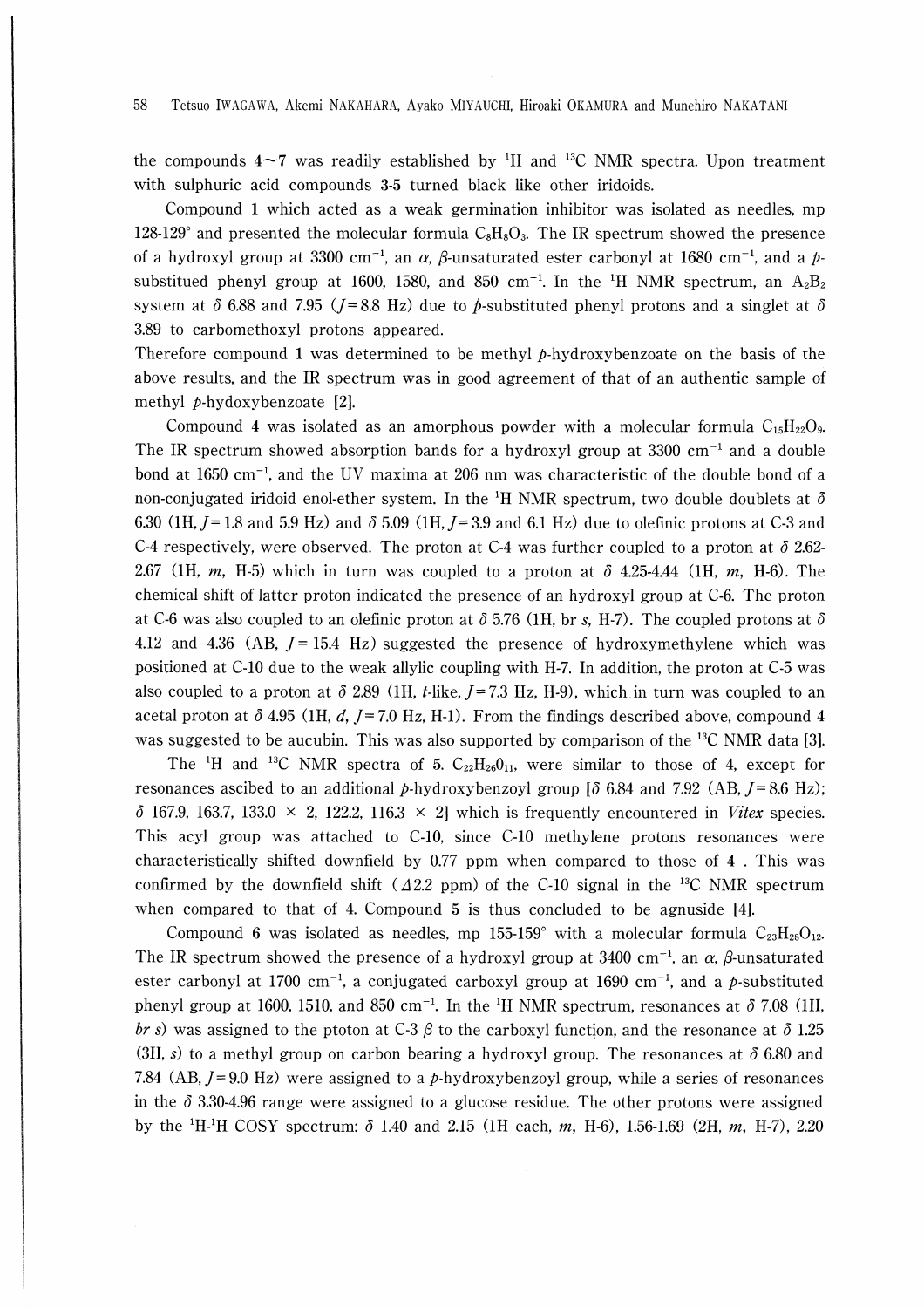(1H, dd,  $J = 2.6$  and 9.5 Hz, H-9), 2.92 (1H, m, H-5), 5.47 (1H, d,  $J = 2.9$  Hz, H-1). Since the signal due to H-9 appeared as a double doublet, the C-8 was tertiary and hence the hydroxyl and methyl groups could be located at C-8. The configulation of the hydroxyl group was determined as  $\beta$  by the chemical shift of  $\delta$  52.5 for C-9 [5]. The placement of the *p*-hydroxybenzoyl group at C-2" was confirmed by comparison of the  $^{13}$ C NMR spectrum with that of 2. Thus, a down field shift of C-2" ( $\Delta$ 1.7 or 2.2 ppm) and an up field shift of C-1" ( $\Delta$ 2.1 ppm) were observed. Therefore the structure of 6 was concluded to be negundoside [41.

Compound 7 was obtained as a syrup with a molecular formula  $C_{12}H_{10}O_8$ . The IR spectrum contained absorption bands corresponding to a hydroxyl group at  $3350 \text{ cm}^{-1}$ , and a conjugated carbonyl at  $1640 \text{ cm}^{-1}$ . One carbonyl, two olefins, one glucose, and one methyl signals in the  $^{13}$ C NMR spectrum, suggesting that 7 is monocyclic and have an ether oxygen. The <sup>1</sup>H NMR spectrum showed the presence of an olefinic methyl group at  $\delta$  2.47 (3H, s) and conjugated olefinic protons at  $\delta$  6.45 and 8.00 (AX, J=5.7 Hz), besides that of the glucose moiety. On the basis of the results, compound 7 could be assumed to have a 4-pyranone skeleton. To determine the location of the methyl group and the glucose, the NOEDS measurements were performed. Irradiation of the proton at  $\delta$  8.00 enhanced the signal of the methyl protons, suggesting  $7$  to be maltoglucoside  $[6]$ .

| $\mathcal{C}$      | $\mathbf{1}$ | $\boldsymbol{4}$  | ${\bf 5}$   | $\boldsymbol{6}$ | $\overline{7}$ |
|--------------------|--------------|-------------------|-------------|------------------|----------------|
| $\mathbf{1}$       | 122.3        | 97.8              | 98.0        | 97.9             |                |
| $\overline{2}$     | 132.0        |                   |             |                  | 143.7          |
| 3                  | 115.3        | 141.6             | 141.8       | 151.1            | 164.6          |
| $\boldsymbol{4}$   | 160.4        | 105.8             | 105.6       | 114.0            | 177.2          |
| $\overline{5}$     | 115.3        | 46.3              | 46.4        | 31.3             | 117.4          |
| $\boldsymbol{6}$   | 132.0        | 82.9              | 82.9        | 30.3             | 157.2          |
| $\overline{7}$     |              | 130.3             | 132.5       | 41.3             |                |
| $\,8\,$            |              | 148.1             | 142.9       | 79.9             |                |
| 9                  |              | 49.7              | 48.4        | 52.5             |                |
| $10\,$             |              | 61.5              | 63.7        | 24.4             |                |
| $11\,$             |              |                   |             | $170.2\,$        |                |
| $1^\prime$         |              | $100.0\,$         | 100.3       | 95.1             | 105.5          |
| $2^\prime$         |              | 74.9              | 74.9        | 76.2             | 75.5           |
| $3^\prime$         |              | 77.9 <sup>§</sup> | $78.0^{8}$  | $75.0\,$         | $78.1^{\$}$    |
| $4^\prime$         |              | $71.6\,$          | $71.5\,$    | 71.9             | $71.2\,$       |
| $5^\prime$         |              | $78.3^\$$         | $78.3^{\$}$ | 78.6             | $78.6^{\$}$    |
| $6^\prime$         |              | 62.7              | 62.8        | 62.8             | 62.6           |
| 1''                |              |                   | 122.2       | 122.3            |                |
| 2, 6               |              |                   | 133.0       | 132.9            |                |
| 3, 5               |              |                   | 116.3       | 116.2            |                |
| $4^{\prime\prime}$ |              |                   | 163.7       | 163.4            |                |
| COO                | 167.5        | 167.9             | 167.9       | 167.4            |                |
| Me                 | 52.1         |                   |             |                  | 15.8           |

Table 1 <sup>13</sup>C NMR spectral data of compounds  $4-6$  (CD<sub>3</sub>OD, TMS as int. standard)

§ These values may be interchangeable in any column.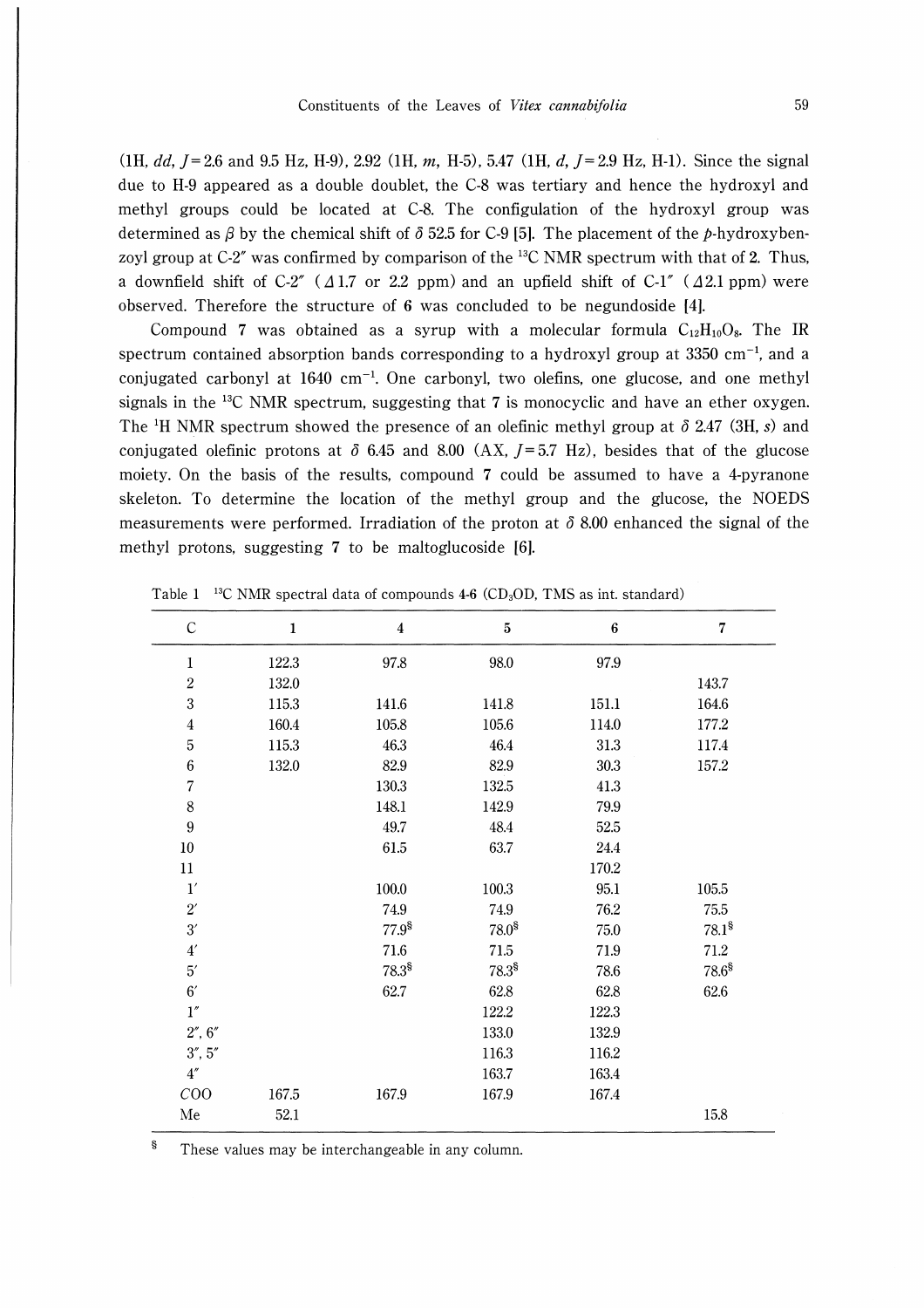

#### Experimental

Extraction and isolation. The extraction procedure was described in our previous work [1]. The CH<sub>2</sub>Cl<sub>2</sub> extract (19.2 g) was chromatographyed on a column of  $SiO<sub>2</sub>$  with MeOH- $CH_2Cl_2$  (1:99) to give 1 (46 mg). A portion (37 g) of the *n*-BuOH extract was subjected to chromatography on a column of activated charcoal (100 g), frs (100 ml) being collected as follows: 1  $(H_2O)$ , 2-3  $(MeOH-H_2O, 1:1)$ , 4-5  $(MeOH)$ , 6-7  $(CH_2Cl_2-MeOH, 1:1)$ , and 8-11  $(CH_2Cl_2)$ . The combined frs 2-3 (1.7 g) was subjected to ODS CC. The frs eluted with MeOH- $H<sub>2</sub>O$  (1:4) was applied to HPLC with MeOH-H<sub>2</sub>O (1:19 to 1:9) to afford 7 (2.5 mg) and 4 (9.7) mg). Further elution of the frs 2-3 with MeOH-H<sub>2</sub>O (2:3) gave crude 6, which was purified by use of HPLC (ODS, MeOH-H<sub>2</sub>O, 1:1) to yield pure 6 (5.2 mg). From the part (1.15 g) of frs 5-8, 1 (5.4 mg) and 2 (2.8 mg) were isolated as described earlier. Compound 5 (97.4 mg) was isolated from the frs. 5-8 by the same procedure as in the case of 1 and 2.

*Compound* (1). Needles, mp 128-129° (lit. 126-128°), UV  $\lambda_{\text{max}}^{\text{MeOH}}$  nm ( $\varepsilon$ ): 213 (15600), 256 (27100); IR  $\nu_{\text{max}}^{\text{Nuud}}$  cm<sup>-1</sup>: 3300, 1680, 1600, 1580, 850, <sup>1</sup>H NMR (CDCl<sub>3</sub>):  $\delta$  3.89 (3H, s, COOMe), 6.88 and 7.95 (AB,  $J=8.8$  Hz, aromatic H); EI-MS  $m/z$ : 152 [M]<sup>+</sup>.

Compound (4). Amorphous powder,  $[\alpha]_D$  -107.7° (MeOH; c 0.117), UV  $\lambda_{\text{max}}^{\text{MeOH}}$  nm ( $\varepsilon$ ): 206 (4200); IR  $\nu_{\text{max}}^{\text{RBr}}$  cm<sup>-1</sup>: 3300, 1650; <sup>1</sup>H NMR (CD<sub>3</sub>OD):  $\delta$  2.62-2.67 (1H, m, H-5), 2.89 (1H, *t*-like, J= 7.3 Hz, H-9), 3.64 (1H, dd,  $J=5.3$  and 11.9 Hz, H-6′), 3.85 (1H, dd,  $J=1.8$  and 11.9, H-1′), 4.12 and 4.34 (AB, J = 15.4 Hz, H-10), 4.25-4.44 (1H, m, H-6), 4.67 (1H, d, J = 8.1 Hz, H-1'), 4.95 (1H, d,